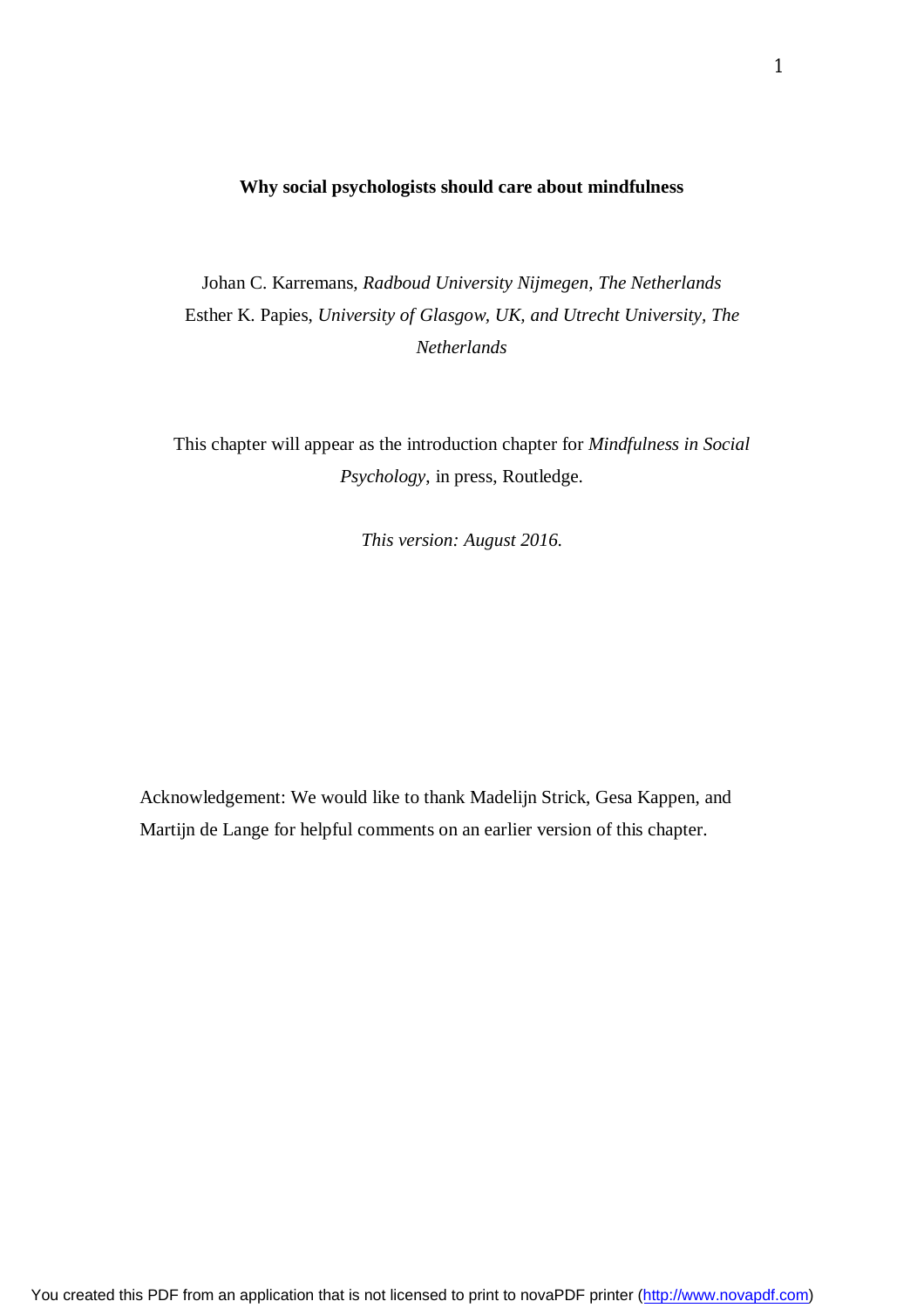# **Abstract**

This chapter proposes two main reasons why social psychologists should care about mindfulness, and discusses recent research illustrating them. First, mindfulness affects two important features of human social cognition and behaviour, namely automaticity and self-related processing, making the research demonstrating these effects highly relevant to social psychology. Second, mindfulness can fundamentally affect people's daily life experiences, by using the innate capacities for attention regulation and metacognition. This may be valuable for applications of social psychology. In sum, mindfulness bears directly or indirectly on most topics of interest to social psychologists, and it provides useful directions for theory building, empirical research, and applications. We discuss some of these, along with challenges to the field.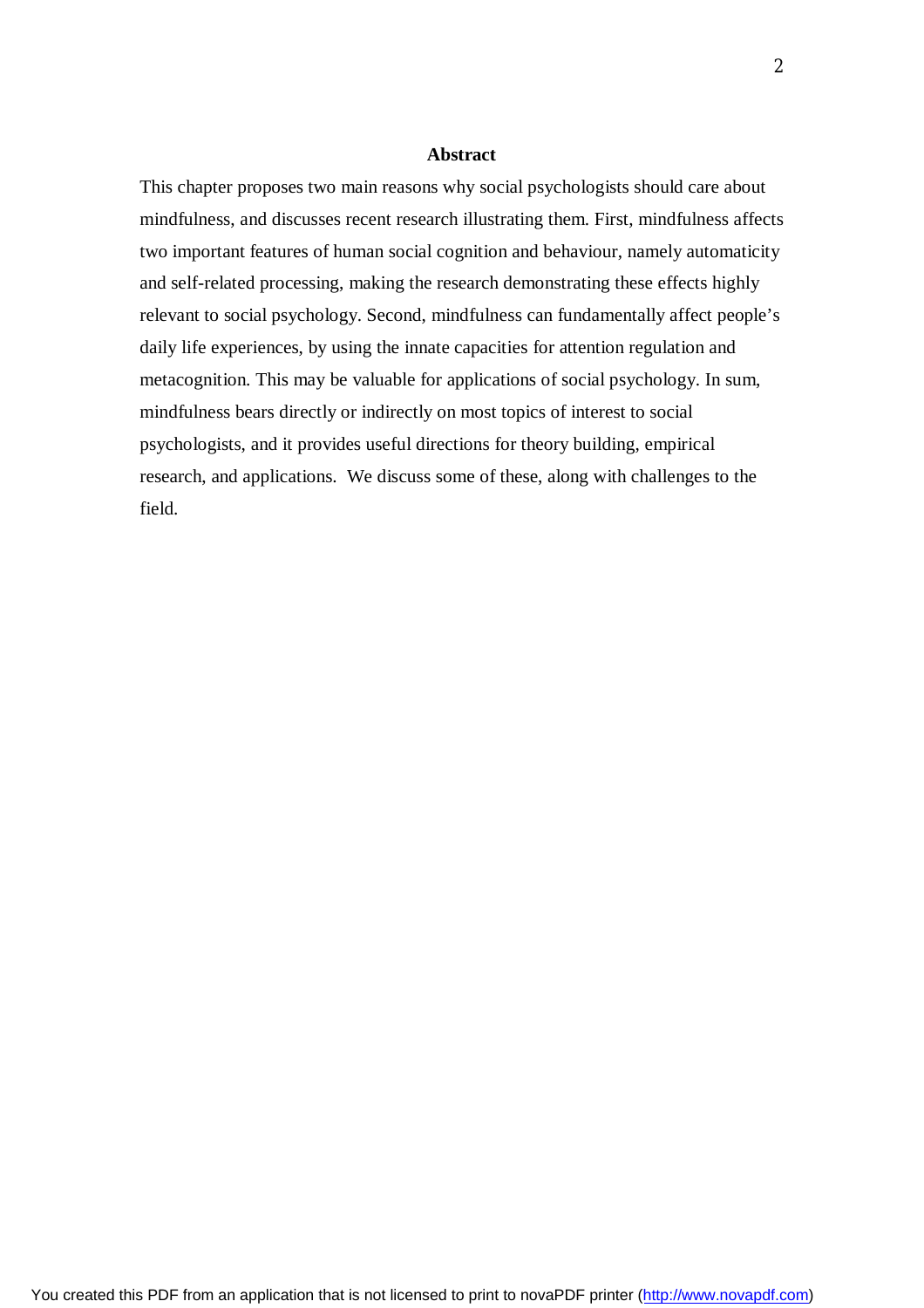#### **Why social psychologists should care about mindfulness**

Over the past 30 years, the concept of mindfulness has found its way into mainstream psychological science. Initially, research approached mindfulness mainly from clinical and neurocognitive perspectives, focusing on its potential stressbuffering effects and the prevention and reduction of depressive symptoms. Mindfulness, however, may have much broader implications, and these are increasingly recognized by scientists. As noted by Jon Kabat-Zin, one of the pioneering scholars in this field, "mindfulness […] has profound relevance for our present-day lives" (p. 3; 1994). Mindfulness not only may impact a general sense of well-being and health, but may affect daily activities like eating, sleeping, and learning; it may affect our emotions, our goals, and the decisions we make; and it may affect our sense of self and how we interact with and relate to other people.

Social psychology is the science of everyday human behaviour, and not surprisingly then, interest in mindfulness has started to increase among social psychologists as well. Yet, while articles on this topic appear regularly in the main social psychology journals, the concept is still studied by only a relatively small subgroup of social psychologists. In this chapter, we reach out to a broader audience and argue that the concept of mindfulness may have important implications for a wide variety of topics that are traditionally studied by social psychologists. We first provide a brief historical background, and we discuss what mindfulness is, and what it is not. Reviewing recent mindfulness research on social psychological topics, we then discuss how social psychology as a field could benefit from engaging with mindfulness for theory, empirical research, and applications. Finally, we will discuss how mindfulness researchers in turn could profit from integrating social psychological theory and methodology into their work. In doing so, we hope to inspire constructive cross-talk between the fields.

# **A brief history of mindfulness in Western science**

The concept of mindfulness was introduced in Western psychology in the late seventies by Jon Kabat-Zinn, a medical scientist at the University of Massachusetts. Rooted in Buddhist contemplative traditions and teachings (for an extensive discussion see Williams & Kabat-Zinn, 2013), Kabat-Zinn developed a secular mindfulness-training program. Using meditation exercises and psycho-education, participants gradually learn to stabilize their attention to increase moment-to-moment awareness of body sensations, thoughts, and emotions, and to approach these

You created this PDF from an application that is not licensed to print to novaPDF printer ([http://www.novapdf.com\)](http://www.novapdf.com/)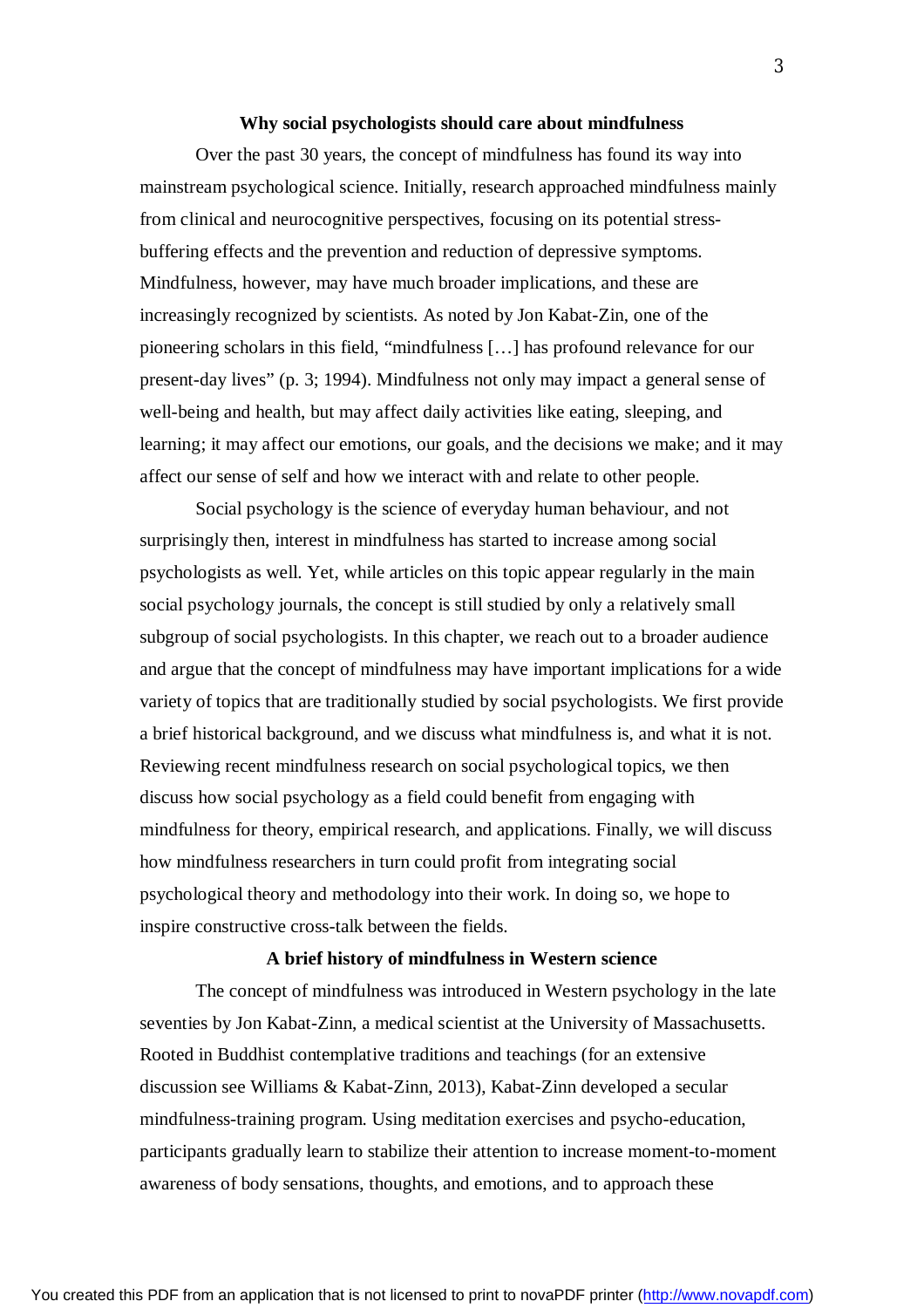experiences non-judgmentally and with curiosity. Initially developed to treat patients with chronic pain, over the years a large number of participants around the world have participated in mindfulness-based training programs for a wide variety of reasons: to better cope with anxiety, depressive symptoms, and stress; sleeping problems; rumination; impulsivity and aggressive tendencies; concentration problems; or simply for personal and spiritual growth.

In the wake of the growing popularity of these programs in Western society, a first wave of mindfulness research emerged. Clinical studies started to evaluate the effectiveness of the training programs, and of mindfulness meditation practice more generally, for issues such as depression relapse prevention (Teasdale, Segal, & Williams, 1995), the treatment of anxiety disorders (Miller, Fletcher, & Kabat-Zinn, 1995), and quality of life among chronic pain patients (Kabat-Zinn, 1982; Kabat-Zinn, Lipworth, & Burney, 1985). While the evaluation of mindfulness-based interventions with regard to individual health and well-being is still a rapidly expanding field of research, mindfulness-related techniques have already been incorporated into various forms of clinical practice (e.g, acceptance and commitment therapy, mindfulness-based cognitive therapy; see Baer, 2015).

Once support for the effectiveness of mindfulness in promoting psychological wellbeing had accumulated, a second wave of inquiry – roughly the past 15 years – concentrated on the more specific question *how* the effects of mindfulness emerge. For example, neuroscientists and cognitive psychologists started to examine the cognitive and neural underpinnings of mindfulness, finding evidence that mindfulness is associated with increases in executive control (Teper, Segal, & Inzlicht, 2013; see also Elkins-Brown, Teper, & Inzlicht, this volume), attentional control (Chambers, Lo, & Allen, 2008), and structural changes in brain areas associated with such functions (e.g. Davidson et al., 2003; Holzel et al., 2011; Zeidan et al., 2011). Moreover, as we will discuss below, researchers began paying increased theoretical and empirical attention to the specific psychological mechanisms that may be associated with mindfulness, such as changes in emotion regulation and empathy (e.g., Goldin & Gross, 2010; Birnie, Speca, & Carlson, 2010, respectively), and changes in perspectives on the self (see Leary & Diebels, this volume).

# **What is mindfulness? And what is it not?**

But what exactly *is* mindfulness? Although a variety of definitions have been suggested, researchers most commonly define mindfulness as a state of paying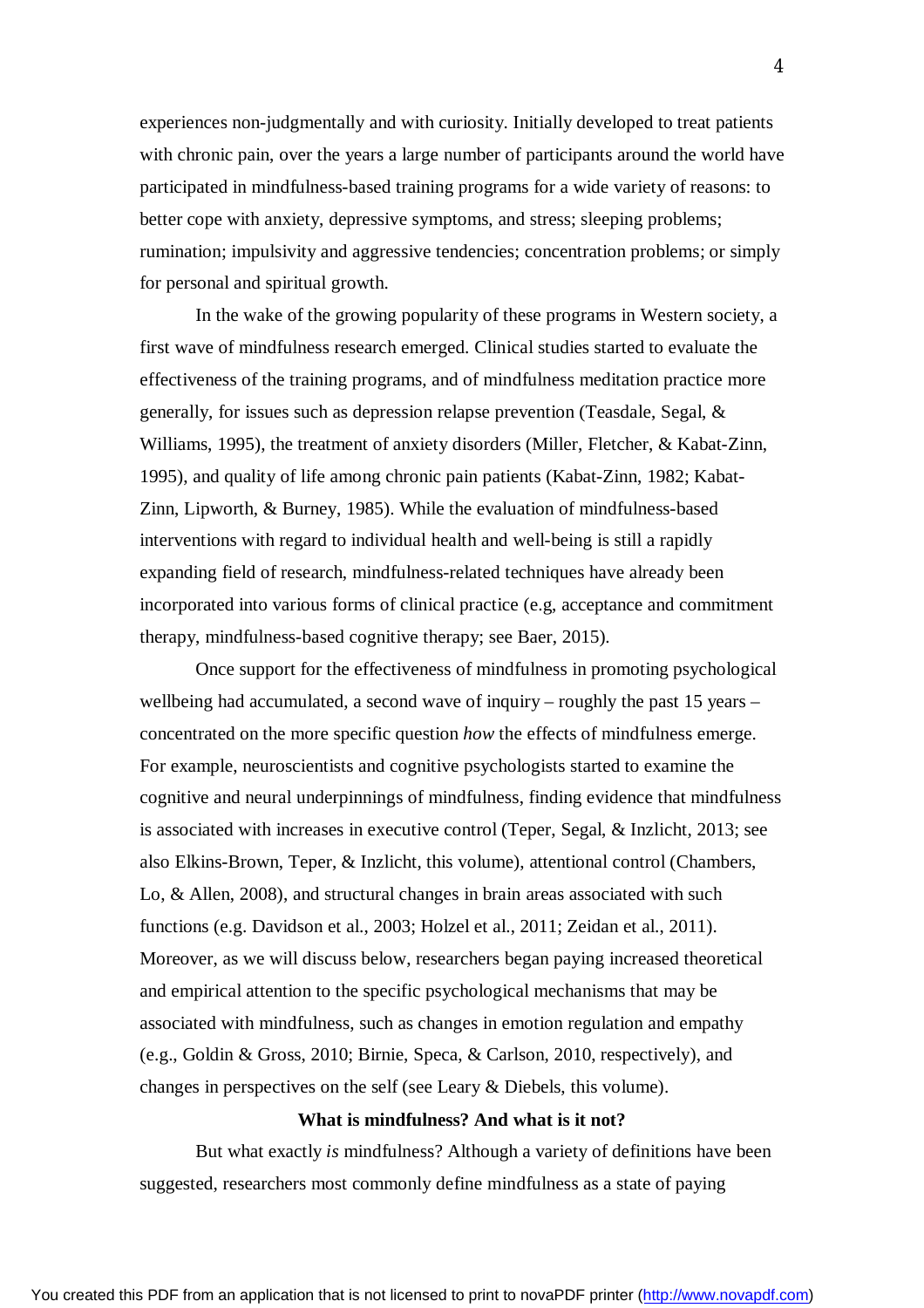conscious attention to present-moment experiences with an open and non-judgemental attitude (Kabat-Zinn, 1990). In this definition, two components can be distinguished: 1) focusing *attention* on present-moment experiences, including bodily sensations, thoughts, and emotional states, and 2) approaching these experiences with a *nonjudgemental* attitude, irrespective of their valence (Bishop et al., 2004). Thus, being mindful means observing one's immediate and current experiences, and acknowledge them for what they are in this present moment, or put differently, giving them *bare* attention (Epstein, 1995).<sup>1</sup>

Although this may sound relatively simple and easy to do, most people who have attempted to train this skill, through meditation or mindfulness training, have quickly found that it can be quite difficult. While important individual differences exist (see for example Alberts, this volume), various domains of research suggest that for many people a state of mindful awareness is not something that occurs naturally, nor often, in daily life. Some would even say that most of the time, people are and act in a state of *mindlessness.* For example, research on automaticity suggests that significant portions of our daily activities are guided by unconscious and automatic processes (Wyer, 2014). Moreover, the mind has an extremely strong tendency to wander, and without realizing it, people are typically engrossed in thoughts about the past or future, rather than the present moment, relating their experiences to their selfconcepts (Farb et al., 2011) and making them unhappy (Killingsworth & Gilbert, 2010). In addition, as soon as negative emotions or difficulties occur, many people have an automatic tendency to avoid or suppress the experience, turning their attention *away* from it (Gross & John, 2003). On top of this, people often judge, approach, and avoid objects and other people automatically, as social psychologists

 $\overline{a}$ 

<sup>1</sup> There is quite some debate about the definition of mindfulness in the context of Buddhist traditions. Some argue that the contemporary, scientific use of the term *mindfulness* has only some overlap with Buddhist conceptions of the term, some have argued that the secular conceptualization of mindfulness has stripped down the full meaning and potential of mindfulness, including its ethical implications (for discussions, see for example Dunne, 2015; Monteiro et al., 2015). Although we agree that a more profound integration of Buddhist and Western psychology is valuable and perhaps even necessary, this debate is beyond the scope of the present volume. The chapters in this book essentially follow the definition of mindfulness as described in this introduction chapter.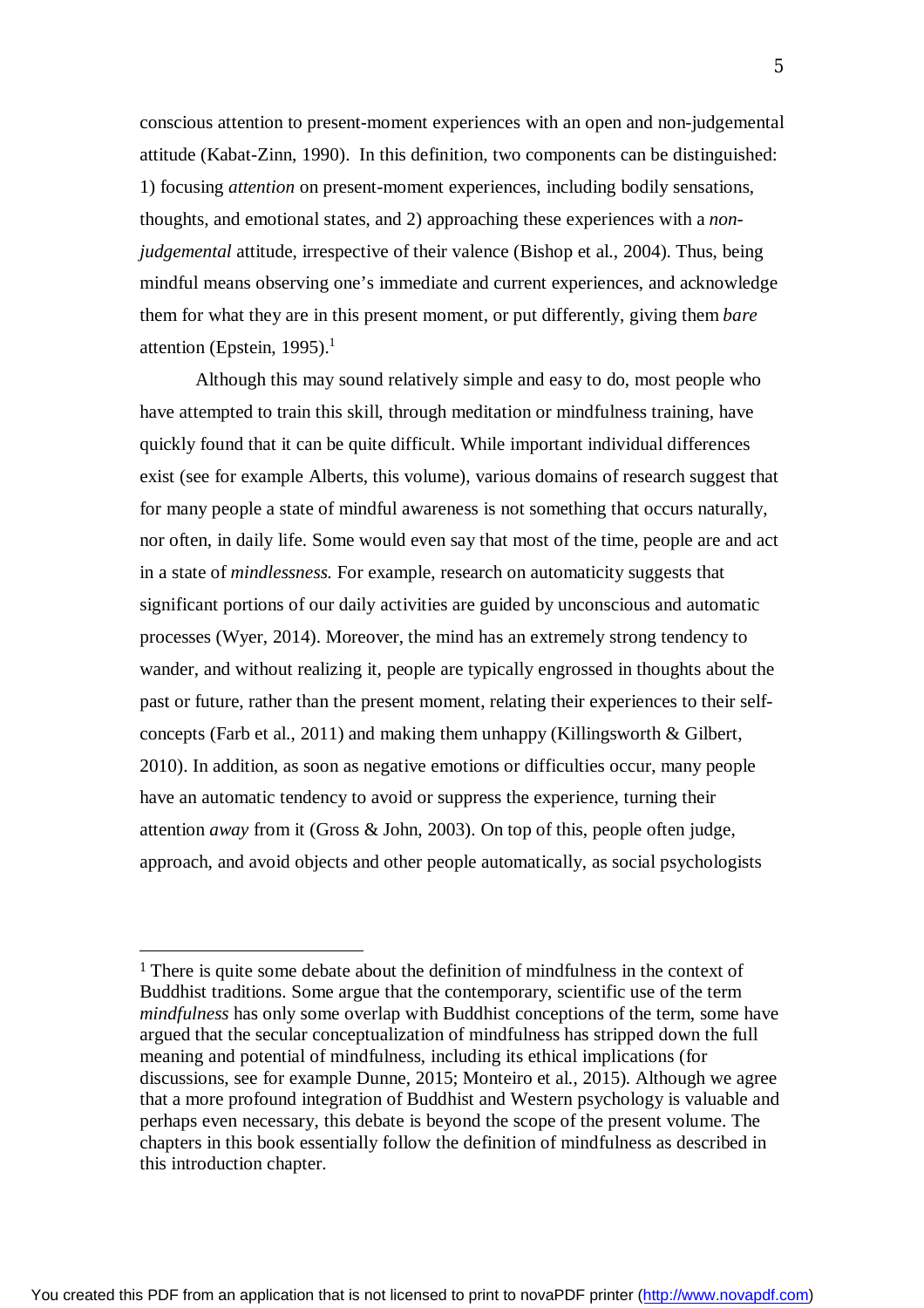have convincingly shown (e.g., Chen & Bargh, 1999; Greenwald & Banaji, 1995; Herring et al., 2013).

All of these examples of mind*less*ness can be contrasted with a state of mindfulness, in which a person attends to and becomes aware of internal experiences and automatic response tendencies; the mind is not wandering but focused on the present moment; and one is turning attention *towards* experiences – whether negative, neutral, or positive –, receptive to whatever is going on in mind and body, with an attitude of acceptance and non-judgment. In other words, a state of mindfulness can be described as a state in which one takes a *decentred* meta-cognitive perspective on one's current-moment experiences, including one's thoughts and feelings about the self, rather than immediately responding to them (e.g. Bishop et al., 2004). To give an example: One may observe that, at this very moment, there is an emotional tone of anger, that there is tension in the body, that there are thoughts about revenge, and perhaps behavioural inclinations to aggress. Instead of immersing oneself in these experiences, in a mindful state the perspective shifts from "within one's subjective experience onto that experience" (p. 599; Bernstein et al., 2015), which may fundamentally change how these experiences affect us, and may provide one with more 'freedom' of how to respond next.

Before we start discussing how this all may be applied to social psychological theory and research, it is helpful to consider briefly how mindfulness can be distinguished from related concepts, particularly those that have been studied extensively in social psychology (for a more extensive discussion, see Brown & Ryan, 2003). First, some of these concepts also entail attention and awareness, most notably self-monitoring and self-awareness. *Self-monitoring* refers to the capacity to observe and evaluate one's behaviour against a set of standards or norms (Snyder, 1974), allowing a person to adjust behaviour accordingly. Relatedly, *self-awareness*  refers to the ability to recognize one's feelings, behaviors, and traits, and evaluate and compare them to internal standards (Wicklund, 1975). While there is some overlap of these concepts with mindfulness in that the focus of attention is on internal experiences, mindfulness critically differs from them as it not concerned with standards or norms. It entails the observing of direct experience *not* through an evaluative lens, without trying to understand the experience or having the immediate intention of changing it. Second, while mindfulness requires the regulation of attention, and mindfulness can promote successful self-regulation (see Elkins-Brown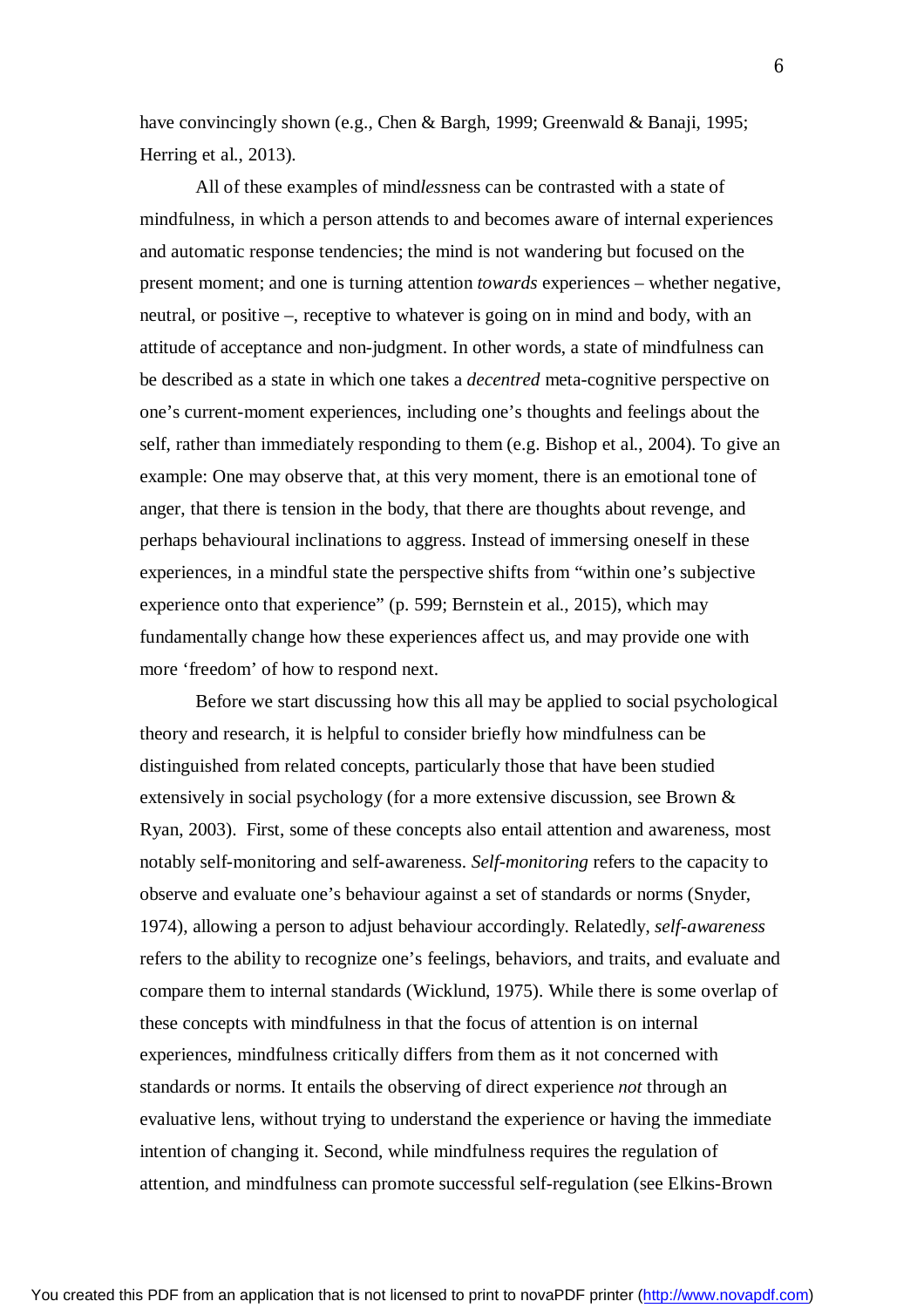et al., this volume), it should not be equated with self-regulation or self-control. Whereas self-control entails the active down-regulation of emotions or impulses, mindfulness means to simply observe them as they are, with no other goal than simply observing – even though almost paradoxically, this often facilitates their regulation. Finally, it is important to mention that the concept of mindfulness discussed in this volume differs from Langer's conceptualization of mindfulness (Langer, 1989), which refers to mindfulness as the ability to "notice new things", not determined by old routines or rules, when paying full momentary attention to one's surroundings. While the concepts overlap in the sense that they both entail paying attention with an open and curious mind, the concept of mindfulness we refer to is concerned with nonjudgmental, metacognitive attention to the nature of one's momentary experiences (not the external world per se).

These differences from self-related concepts typically studied by social psychologists reflect the fact that while psychological research traditionally is concerned with studying the consequences of particular *contents* of consciousness (e.g. certain biases; specific thoughts; specific emotions, and so forth), mindfulness is concerned with the *nature* of people's cognitive processes and experiences, rather than their specific content. As a result, mindfulness as an intervention technique is also distinct from typical emotion regulation techniques like reappraisal, which focus on changing the content of one's thoughts or experiences. Instead, mindfulness is concerned with changing how one perceives and relates to the contents of consciousness (e.g., experiencing them as "real" vs. accepting them as mere mental events). As will be discussed in greater detail below, this can have important implications for how one is affected by and responds to thoughts and emotions.

# **The value of mindfulness for social psychological research**

What is the potential value of studying mindfulness for understanding everyday human behaviour? Why should social psychologists care about mindfulness? We propose that mindfulness is relevant for social psychologists because it has implications for social psychological theory, particularly where automaticity and self-relatedness are concerned, and it has important implications for applications to positively affect people's lives.

# *Implications for social psychological theory*

As noted by Barsalou (this volume), mindfulness' distinct focus on *attention* to internal experiences has important consequences for the interplay of automatic and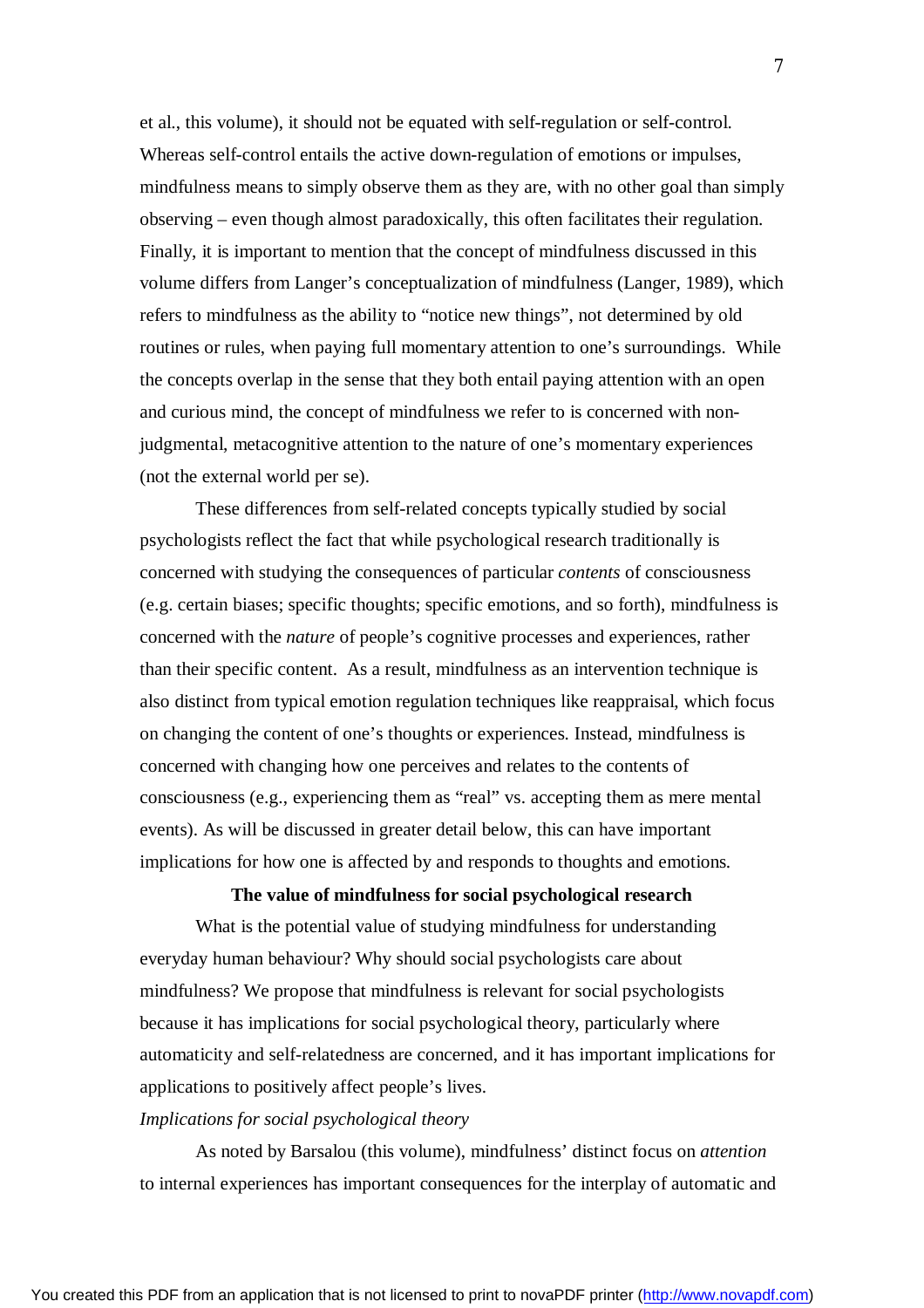controlled processes. Mindfulness also directly affects self-related processes (e.g. Leary & Diebels; Elkins-Brown et al.; this volume). These basic constructs – automaticity and self – are central to most social psychological theories or models, and are crucial to understanding real life human behaviour.

*Mindfulness and automatic versus controlled responding*. The brain's capacity to regulate behaviour automatically and unconsciously is highly adaptive. Habitual and automatic response patterns can be extremely powerful in guiding us through life in a relatively effortless manner, allowing us to respond accurately and without much deliberation to the social and non-social environment (e.g., Custers & Aarts, 2010). At the same time, however, habitual and *mindless* responding may be at the root of various problems and challenges an individual may encounter in life. As discussed by Barsalou (this volume), life-long conditioned responses often remain unattended and outside of conscious awareness, while such responses may not necessarily be most effective in terms of increasing one's own well-being, or the well-being of relationships with others.

Typically, psychological theories assume that an automatically triggered behavioural response will also get enacted. However, theorizing and research in mindfulness shows this link can be broken if attention is directed purposefully at the behavioural impulses themselves. Indeed, one of the central ideas of mindfulness is that it increases awareness of impulses, and while accepting these experiences as being merely transient mental events, an individual is able to prevent automatically acting on them, and can reconsider how to respond most effectively to his or her environment. In other words, mindfulness points to the potential for controlled processes to regulate automatic processes in novel ways – not by focusing on the content of thought, but by directing attention to their nature as mere mental events.

The chapters in this volume offer several examples of how mindfulness can reduce automatic responding and thus affect daily life outcomes. Papies (this volume) provides an overview of research suggesting that mindfulness can affect healthrelevant behaviour, including healthy eating, smoking, and alcohol use. To explain such findings, she discusses how mindfulness promotes the monitoring of automatic impulses and cravings that often play a critical role in unhealthy behaviour. Becoming consciously aware of such impulses is a first prerequisite to reduce the otherwise automatic link between impulse and behavioural response (e.g. *mindlessly* lighting a cigarette when the impulse arises; *mindlessly* emptying a bag of potato chips in a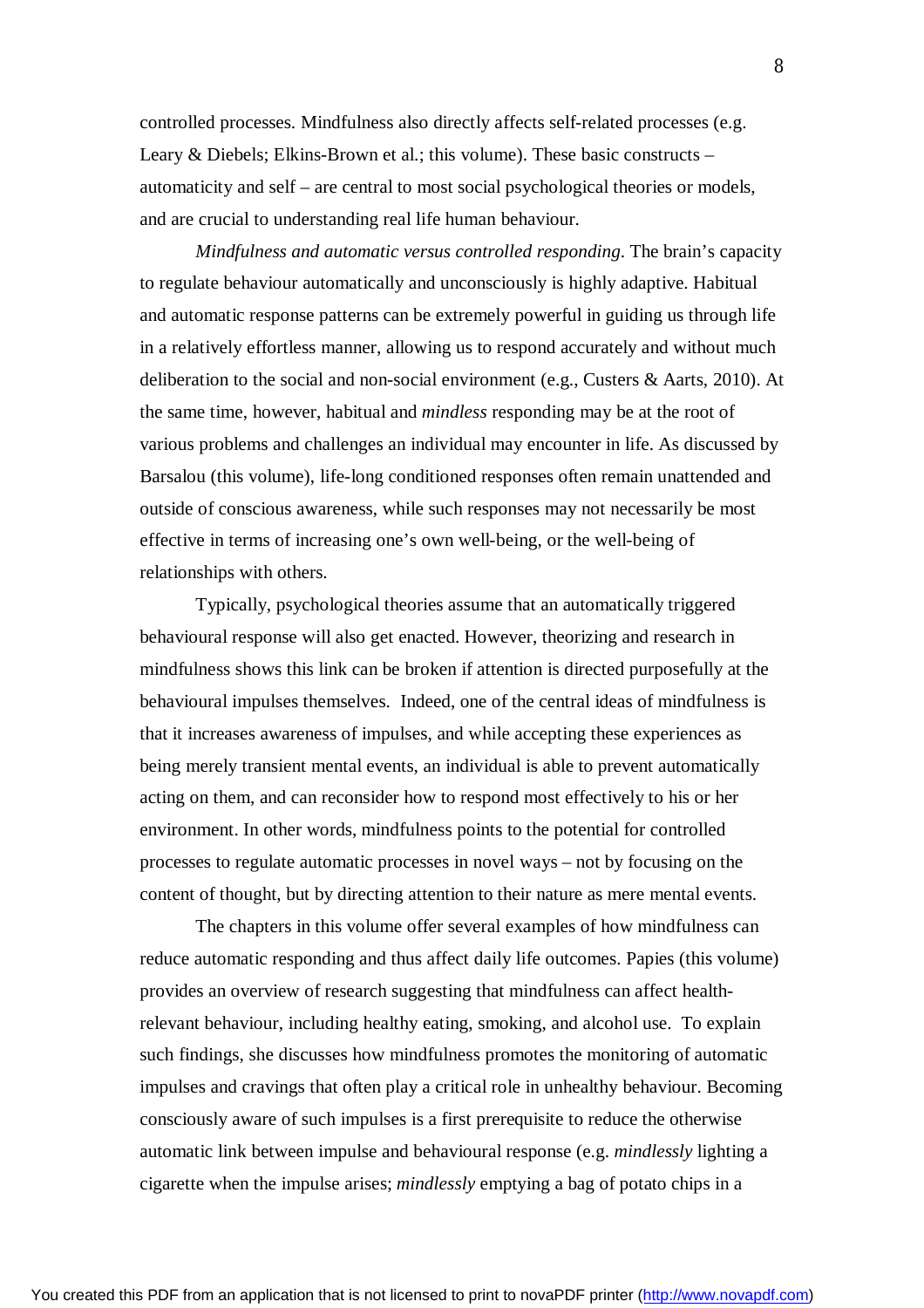habitual snacking situation). Importantly, however, a second prerequisite for not reacting to the impulse is to observe it from *a non-judgmental and decentred perspective*, which often allows the impulse to dissipate before it turns into actual behaviour.

Karremans and Kappen (this volume) discuss how a similar process may occur in the context of close relationships. Again, smooth interactions between partners may be guided by habitual responses, but certain habitual patterns may be the cause of relationship trouble. For example, as major social-psychological theories in relationship science recognize (e.g. interdependence theory; Rusbult & Van Lange, 1996), automatic tendencies to reciprocate a partner's negative behaviour can result in downward spirals of negativity, and often are at the heart of relationship decline. The ability to take a mindful and decentred perspective – paying close *attention* to feelings and action tendencies that arise in the present moment – should weaken the otherwise automatic association between impulses and outward behaviour toward the partner. More generally, although the role of attention to experiences that gives rise to experiential awareness has received little theoretical or empirical attention in relationship science, it may be an essential part of explaining the difference between ill- and well-functioning relationships.

Berry and Brown (this volume) discuss research indicating that mindfulness can positively affect intergroup prosociality by a similar process of de-automatizing. As the authors note, awareness of prejudiced responses is a crucial first step to attenuate the expression of prejudiced responses. Theory and research in the domain of prejudice and stereotyping clearly recognize the role of a *lack* of awareness of the activation of prejudiced feelings and impulses, or stereotypes, and of how this activation then automatically affects behaviour. Mindfulness may increase the ability to become aware of prejudiced feelings and impulses or the activation of a stereotype, allowing 'the mindful observer' to "let it pass without reacting to it or acting on it" (p. 438; see Cox, Abrahamson, Devine, & Hollon, 2012). Thus, together, these examples illustrate how mindfulness and its intrinsic attention-related processes may weaken the automatic impulse-behavior link and as such benefit individual, interpersonal, and intergroup outcomes.

Another way in which mindfulness may affect individual and interpersonal outcomes is its inverse relationship with mind wandering (Mrazek, Smallwood, & Schooler, 2012). As most people probably have experienced, the mind has a strong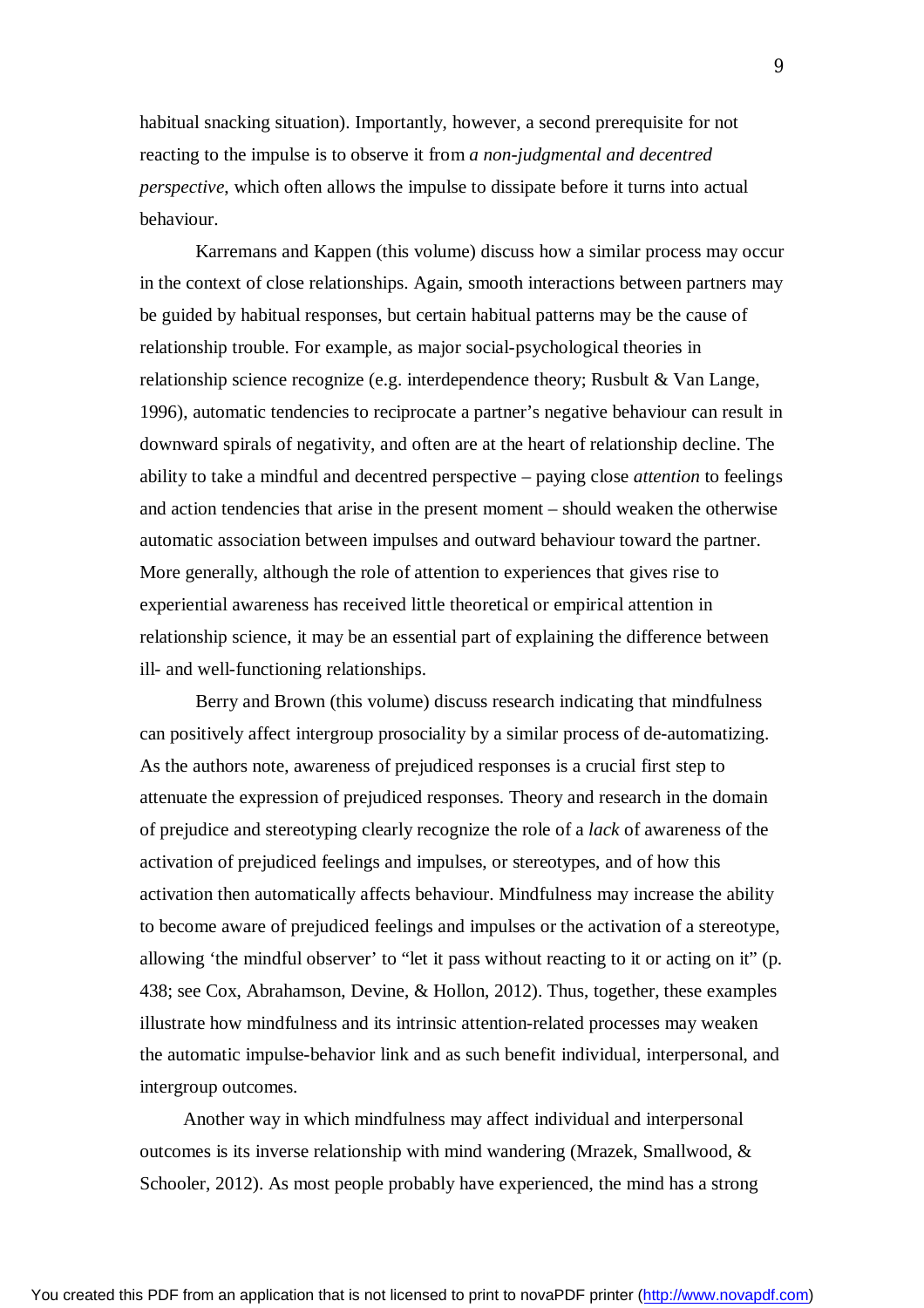and natural tendency to wander during whatever activity one engages in, which sometimes may hinder task-performance. Research indicates that mindfulness training is associated with noticing mind-wandering at earlier stages, allowing one to bring back attention to the task at hand (Mrazek et al., 2013). Mrazek and colleagues (this volume) discuss how the training of mindfulness in schools may increase sustained attention and hence academic achievement. These findings suggest that mindfulness can break the automaticity of task-unrelated cues leading to distraction and mind wandering, with potential long-term benefits.

Health behaviour, close relationships, prejudice, and academic achievement are only a few examples of areas where mindfulness may have important consequences by affecting the interplay between automaticity and controlled processes. As future research should explore further, mindfulness may play a similar role in various other areas of social psychology where automaticity and controlled processing play prominent roles, such as attitude formation and change, social influence, cooperation and competition, impression formation, attribution processes, justice, social comparison, economic decision making, and so on.

*Mindfulness and self-related processes.* As much as social psychology is concerned with the interplay of automatic and controlled processing, it is concerned with self-related processes. Constructs like self-esteem, self-construal, selfverification, self-enhancement, self-affirmation, self-perception, self-knowledge, and self-identity are topics that have been examined extensively in social psychology. This illustrates the emphasis in (Western) social psychological science on the self, and perhaps reflects a focus on the self in Western individualistic cultures more generally.

Leary and Diebels (this volume; see also Barsalou, this volume) argue that a change in how self-relevant information is processed may be at the core of many effects of mindfulness. Typically, people identify strongly with their experiences. Thoughts, sensations, and emotions are experienced as an integral part of the self (Bernstein et al., 2016), and produce a state that could be described as subjective realism, as the content of one's thoughts is experienced as reality (see Lebois et al., 2015; Papies et al., 2015). While this may facilitate effective situated action (e.g., Barsalou, 2002), and support the construction of a coherent account of one's "self" (Farb et al., 2007), this tendency is also associated with stress, rumination, and problematic cravings (e.g., Kross, Ayduk, & Mischel, 2005; Lebois et al., 2016).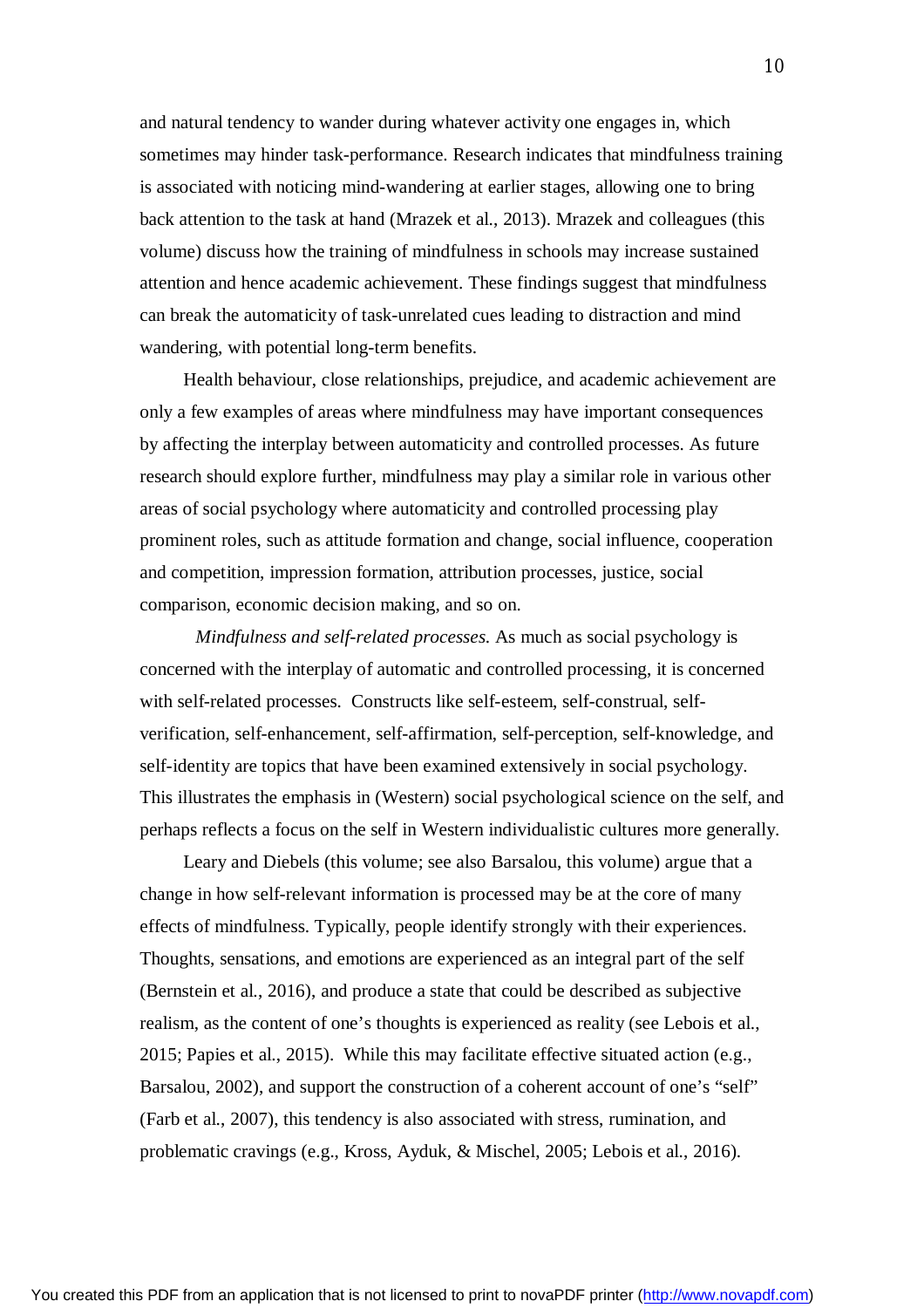In contrast, the decentred perspective that mindfulness entails facilitates a less immersed observing of the content of consciousness (see Holzel et al., 2011, for an extensive discussion). For example, rather than being absorbed in distress, anger, or guilt, one observes these emotions as they arise and pass. The thoughts about one's self as a stable and "real" construct can be observed from that perspective, too, which may decrease one's attachment to the static sense of self, or even lead to seeing it as an illusion (see Holzel et al., 2011). As noted by Leary and Diebels (p. xx, in this volume), "mindfulness does not eliminate self-awareness or make people 'self-less'. Rather, it changes the amount and nature of self-attention and self-thought to be less self-focused and self-interested than it typically is."

Again, this should have important implications for various domains of socialpsychological theory and research. Mindfulness may reduce self-defensive responding across various situations. For example, both prejudice, stereotyping and interpersonal aggression have been argued to result at least partly from defending the self as part of an ingroup and the desire to uphold a favourable view of the self, especially when provoked (e.g., Baumeister, Smart, & Boden, 1996; Tajfel, 1981; see Berry & Brown, this volume). Hence, by promoting a decentred perspective toward one's self-concept and one's experiences, mindfulness may reduce prejudice and less interpersonal aggression. Similar effects may be observed in other areas where self-defensive mechanisms play a central role, as suggested by a number of prominent theories in social psychology (e.g. self-affirmation theory; cognitive dissonance theory; terror management theory; social identity theory).

Through a similar process, the less self-focused, decentred mode that is associated with mindfulness provides more opportunities for taking the perspective of others. Berry and Brown (this volume) describe how this process may foster intergroup prosociality. Condon (this volume) reviews some initial research findings indicating that mindfulness indeed can promote compassion and prosocial behaviour in an interpersonal context. More generally, research suggests that both trait mindfulness and mindfulness training are positively associated with perspective taking and empathy (Birnie et al., 2010). Possibly, these findings can be explained in terms of less self-focus (or, as Leary and Giebels refer to, in terms of a "hypo-egoic mindset").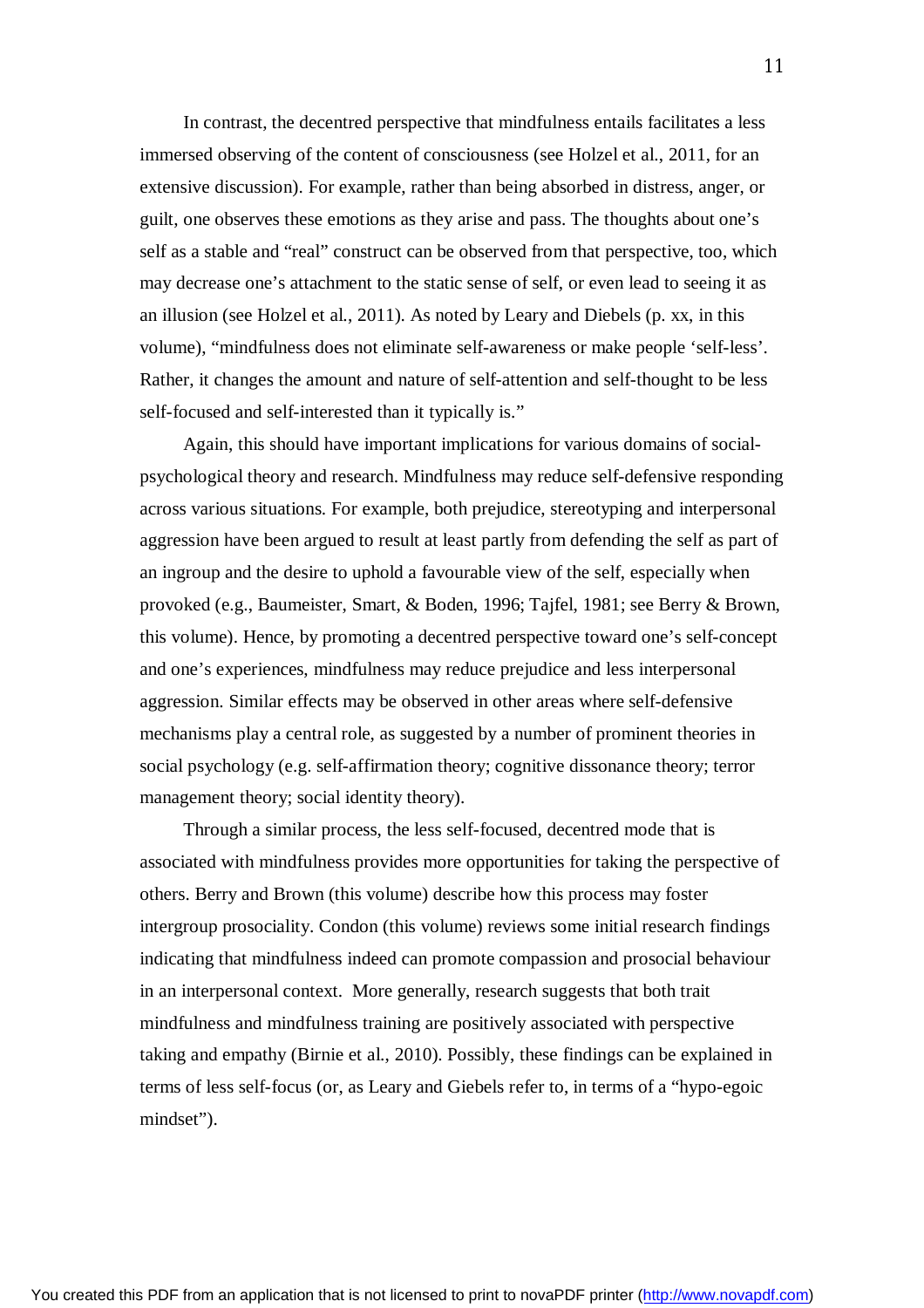In sum, the research discussed so far suggests that changing attentional and selfrelated processes is a central effect of mindfulness, and engaging with mindfulness research may therefore provide useful insights for research in social psychology. *Implications for applications of social psychology*

In addition to these theoretical and empirical contributions to modern social psychology, mindfulness may be of relevance to social psychologists because of the potential it offers for intervention tools that can fundamentally alter people's daily life experiences. This is particularly relevant as mindfulness-based interventions rely on the innate abilities of attention regulation and of taking a metacognitive perspective on one's own experiences, which are available to any human mind and can be tapped in a variety of ways. Indeed, the process of non-judgmental observation is not a skill that can be acquired only through mindfulness training and meditation, but is naturally available in human beings. Using attention skills, people have the unique ability to observe the content of consciousness, introspect, and adopt a meta-cognitive perspective on their experiences. While there seem to be considerable pre-existing individual differences (Brown & Ryan, 2003; see also Alberts, this volume), both attention regulation and meta-cognitive insight can be trained and cultivated further.

When developing interventions in the domains of health, relationship behaviour, work place behaviour, stereotyping, intergroup contact, or others, social psychologists can capitalize on these existing abilities. The chapters in this volume provide numerous examples of how even brief or low-dose interventions enhance mindfulness skills enough to show meaningful behavioural effects. At the same time, the crucial mechanisms underlying mindfulness effects are not exclusive to mediation and mindfulness-based interventions. As a result, even interventions that are not explicitly "mindfulness" can lead to benefits of improved attention regulation or a changed meta-cognitive perspective on one's experiences, and to associated effects on cognition and behaviour (for examples, see Kross, 2009; Luciano et al., 2011). Thus, in addition to contributing to theory in social psychology, research on mindfulness can further inform applications to target critical societal issues.

### **The value of social psychology for mindfulness research and practice**

While knowledge about the psychological and neurophysiological effects of mindfulness has expanded rapidly, considerable work remains to be done to fully understand *how* and *when* mindfulness works. For example, a basic socialpsychological principle is that an individual's emotional and behavioural responses to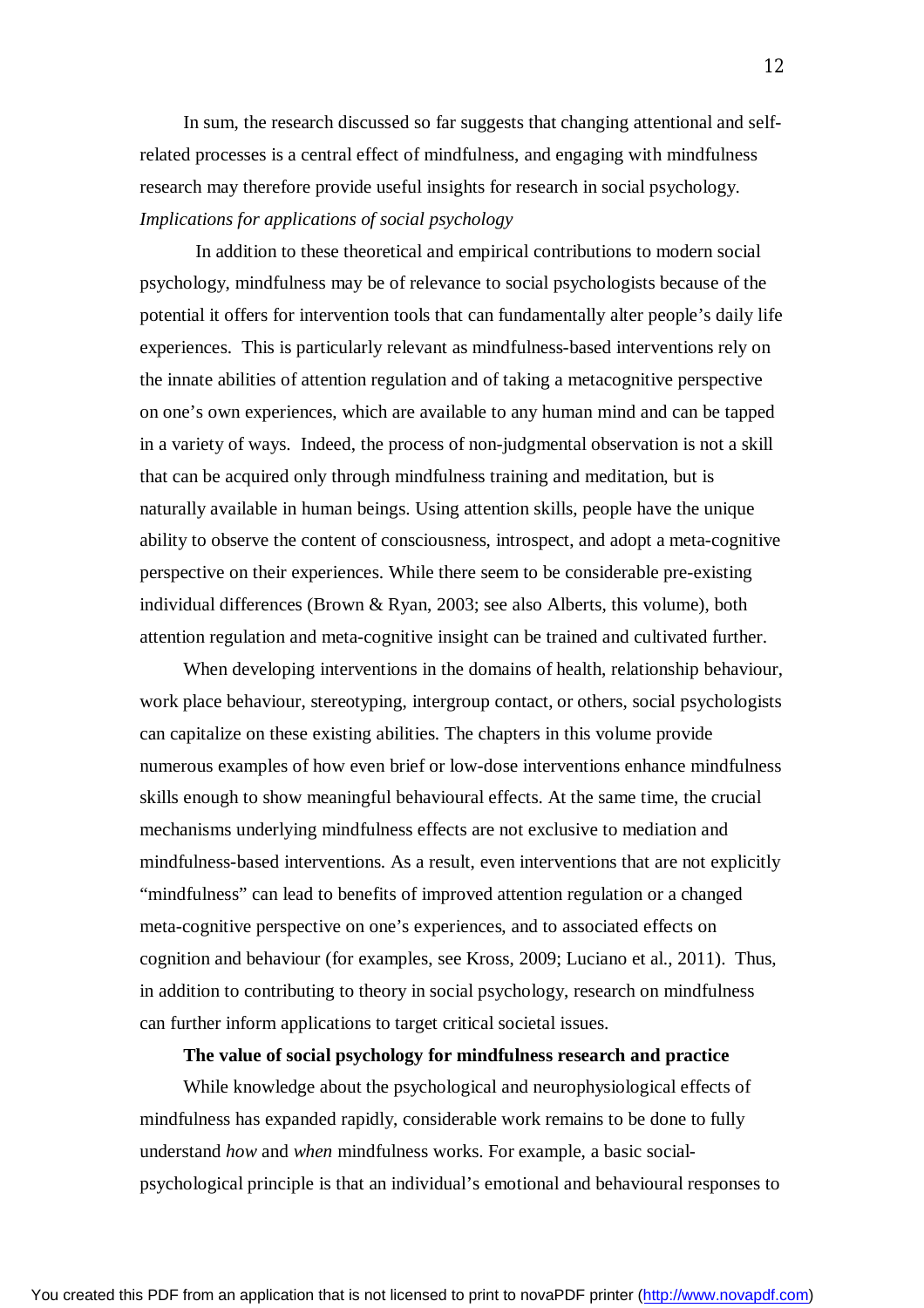others, and towards oneself, result from the individual's construal of the situation. How mindfulness may affect such construal processes is largely unexplored territory, but we suggest that such research should be informed by existing social psychological theories. More generally, social psychology is strongly concerned with fine-grained analyses of the specific psychological mechanisms that underlie our experiences and behaviour. This volume presents various examples of how this may benefit mindfulness research. While the link between mindfulness and self-control has repeatedly been demonstrated, Elkins-Brown, Teper, and Inzlicht (this volume) discuss in detail *why* mindfulness actually may improve self-control. In short, they argue that non-judgmental interoceptive awareness promotes the monitoring of conflict-related affect, which in turn should facilitate self-control. Similarly, based on a classic social-psychological model of emotion regulation (Gross, 1998), Slutsky, Rahl, Lindsay, and Creswell (this volume) discuss how mindfulness may impact emotion regulation at various stages of the model. Further, as discussed above, the chapters by Leary and Diebels and by Barsalou (this volume) describe how mindfulness effects can be better understood through closely analyzing self-related and attention-related processes. Thus, the process-focus that characterizes social psychological research can bring important insights to the field of mindfulness.

Moreover, social psychologists have a strong tradition of testing their theories experimentally. So far, a large number of studies in the mindfulness literature have examined the relationship between (often trait) mindfulness and other variables in correlational designs, making it impossible to draw conclusions about causality. Stronger evidence in support of mindfulness effects is derived from randomized controlled trials in clinical psychology, in which the effect of mindfulness training is contrasted with an active control condition (see Creswell, 2017). However, based on such studies, it is difficult to deduce what specific elements of the training are responsible for the effect. As we discuss in more detail below, experimental paradigms in social psychology can advance the field by zooming in on the specific factors that drive mindfulness effects. In addition, social psychological research has produced various research tools to assess unconscious and implicit processes (see Gawronski & De Houwer, 2014), which constitute an important and emerging addition to current research findings in the field of mindfulness, that have traditionally been based mainly on explicit self-report measures.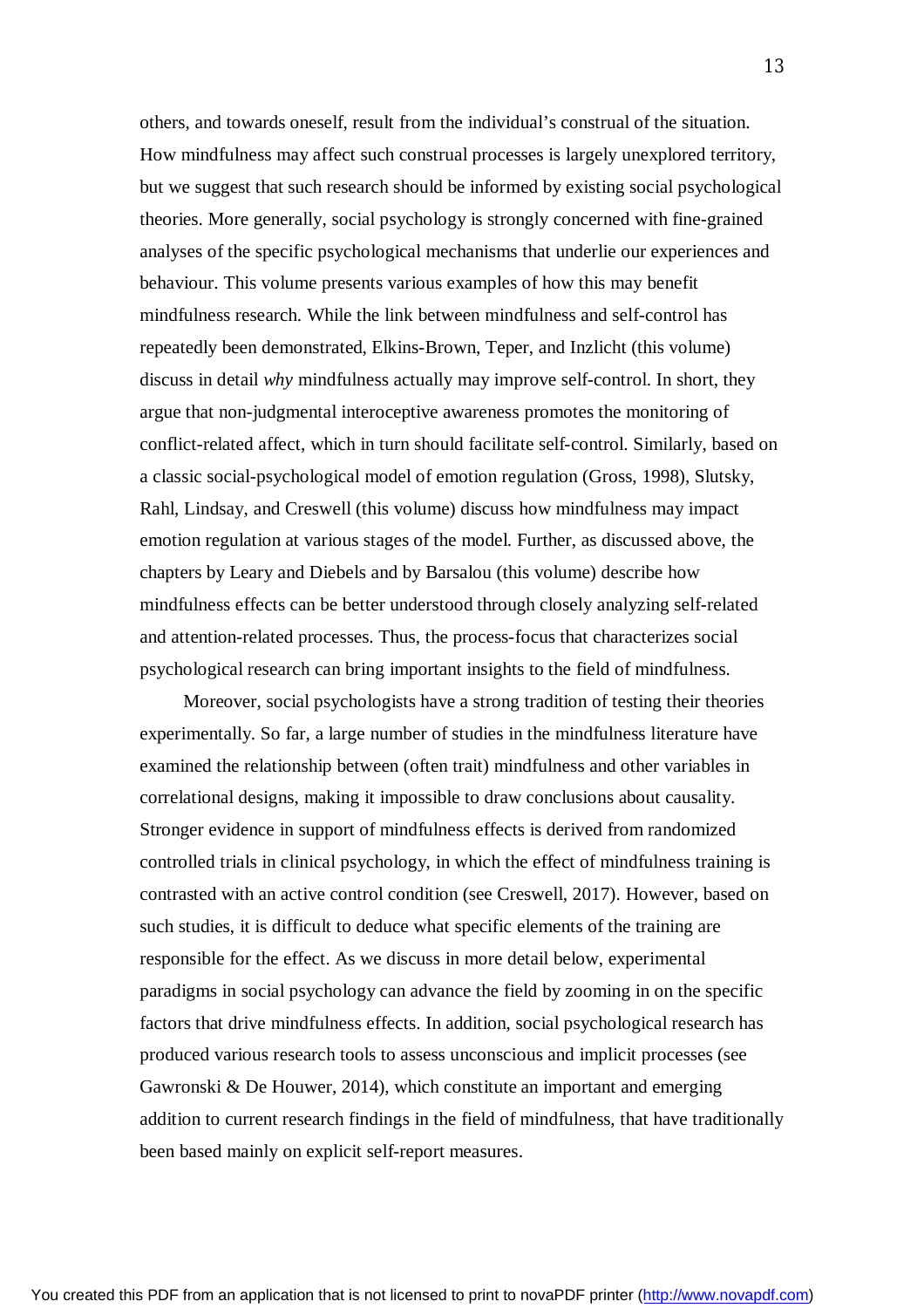In addition to its potential for theoretical and methodological advancement in basic mindfulness research, a social-psychological perspective on mindfulness may help trainers and practitioners to better understand the full potential of mindfulness for daily life. Whereas the emphasis of mindfulness-based interventions so far typically is on stress-reduction and individual well-being, training programs could benefit from more specific social-psychological knowledge regarding how effects of mindfulness may surface in various aspects of daily life. This is especially important given that research syntheses suggest that the effects of relatively short mindfulnessbased interventions may be domain-specific, rather than generalizing across domains of life where mindfulness effects might be seen as desirable (see Papies, this volume).

#### **Conclusion and future challenges**

So, why should social psychologists care about mindfulness? As noted, classic social psychology (and psychology more broadly) is mostly concerned with the specific contents of human cognition, emotion, and behaviour, and how these affect our lives and social fabric. Mindfulness, in contrast, focuses on whether and how people observe and relate to their experiences that arise in consciousness, irrespective of their specific content. This is not something 'invented' by mindfulness practitioners and scholars. Rather, people vary naturally from moment to moment, and from situation to situation, in their tendency to be fully immersed in their experiences, or to observe them from a more detached perspective. The mindfulness literature provides strong theoretical and methodological guidance for understanding each of these processing modes, their consequences, and how people can switch between them – issues that we suggest may have been largely overlooked by social psychological theories so far. Hence, we strongly believe that social psychology as a field could benefit from mindfulness research, in order to advance fundamental knowledge and theory about human experiences and behaviour, and because mindfulness as an intervention tool offers potentially powerful ways to improve people's daily lives.

The current volume provides an overview of mindfulness research that may illustrate this. We hope that recent developments in this area are just the beginning of much more to come, and particularly, our hope is that insights from mindfulness research will find a more central place in social psychology. After the first wave (i.e. "Does it work?"), and the second wave of mindfulness research (i.e. "How does it work?"), social psychologists could contribute greatly to a third wave of research that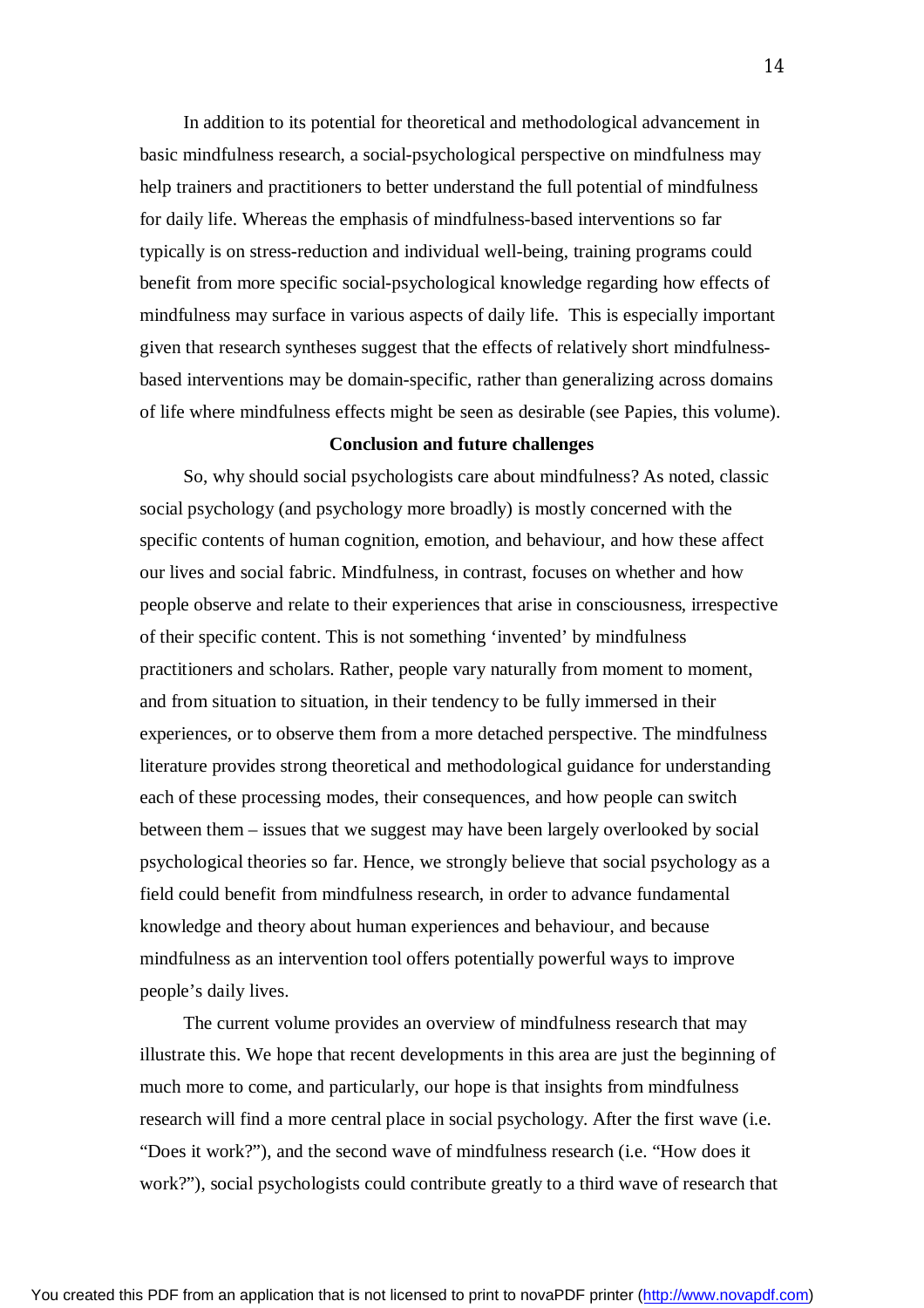examines the broader applications of mindfulness in daily life, going beyond the question whether mindfulness reduces stress and improves well-being.

Before closing, however, we wish to highlight some challenges that may require additional attention as the field moves forward. First, reading this chapter and reading this entire volume, one could be led to believe that mindfulness is a panacea that will solve all problems in one's personal life, and in society at large. Most likely, it's not. First of all, it is not clear for whom, and whether under all circumstances, mindfulness may be particularly beneficial, and whether, for example, its benefits depend on factors such as one's level of education, cultural background, or the expectancy that one will benefit from the training. Also, as we have discussed elsewhere (Karremans et al., 2015), it is not yet known whether mindfulness perhaps undermines *functional* automaticity in everyday life. If mindfulness becomes a habitual way of responding to situations, is there less leeway for otherwise beneficial automatic processes? Very little research has addressed questions about the boundaries of mindfulness effects, and attempts to study its potential harmful or negative effects are nearly absent (for an exception, see for example Wilson et al., 2015).

Another current challenge relates to the fact that the strong ethical context that plays a major role in contemplative practice in traditional Buddhism – focusing on the development of " right" mindfulness, wisdom, and the cessation of suffering – is much less explicit in contemporary mindfulness, which often focuses more on shortterm, symptomatic relief (see Condon, this volume; Monteiro et al., 2015). This has triggered significant controversy and points to the need for continuing dialogue between scientists studying mindfulness and traditional mindfulness communities and philosophers (e.g., Dunne, 2015; Monteiro et al., 2015). The strong integration of ethical principles of behaviour into mindfulness-based interventions is of particular relevance to social psychologists, as this may ultimately benefit interpersonal and intergroup relationships. A related issue that will require consideration by researchers is the increased attention to so-called varieties of contemplative experience. These can include adverse effects of meditation practice that have been reported by meditation practitioners, particularly after intense practice of techniques that are also often used in mindfulness-based interventions, albeit less intensely (Crouch, 2013; Kornfield, 1979). Again, although systematic research into these phenomena is still only beginning to emerge, this is an important caveat for those who wish to employ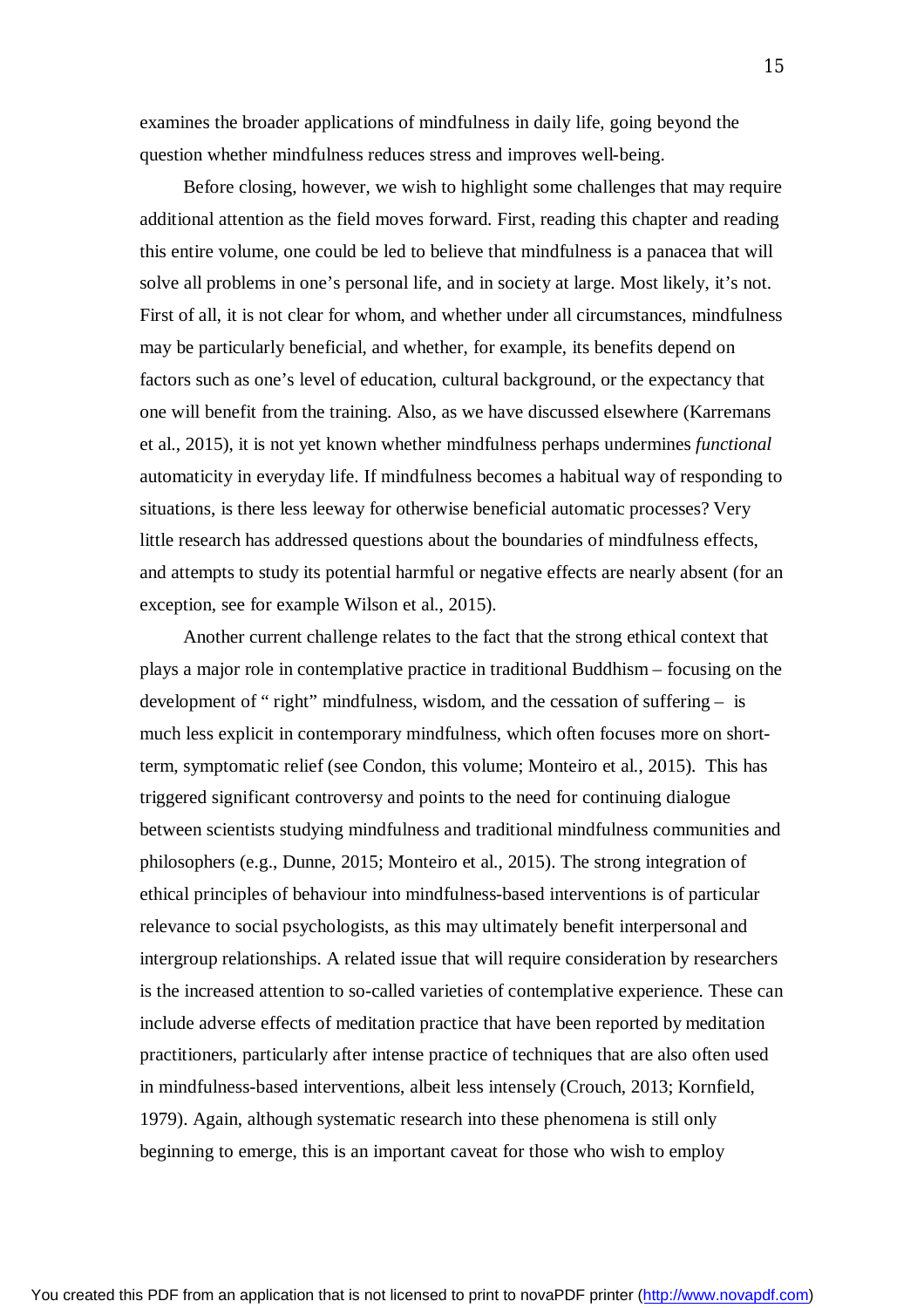mindfulness interventions, particularly if this happens on a wider scale and without close supervision by experienced teachers.

A further challenge concerns the methods for studying mindfulness. Alberts (this volume) provides an overview of existing lab- and non-lab methods to investigate mindfulness effects, discussing both their strengths and pitfalls. For example, contrasting the effects of a mindfulness training, meditation, or brief mindfulness induction with a control condition generally involves many potential confounds (e.g., group processes in training; relaxation as a result of a mindfulness exercise; expectancies). Hence, one particular challenge concerns the issue of what constitutes a proper control condition. Moreover, while brief mindfulness inductions are increasingly used by psychological scientists, mindfulness researchers and practitioners have been critical about the validity of such brief inductions, especially when using research participants with no previous mindfulness experience. Similarly, self-report measures of mindfulness have been criticized for a variety of measurement problems (Grossman & van Dam, 2011). Thus, while social psychological experimental methods may offer novel ways to study mindfulness, these methods should be used with an awareness of such potential problems.

As with any maturing field, it will take effort to overcome such challenges, and it will take time to get a complete and nuanced picture of the workings and correlates of the rich and multi-faceted concept of mindfulness. It is our hope that the present volume will contribute to this process.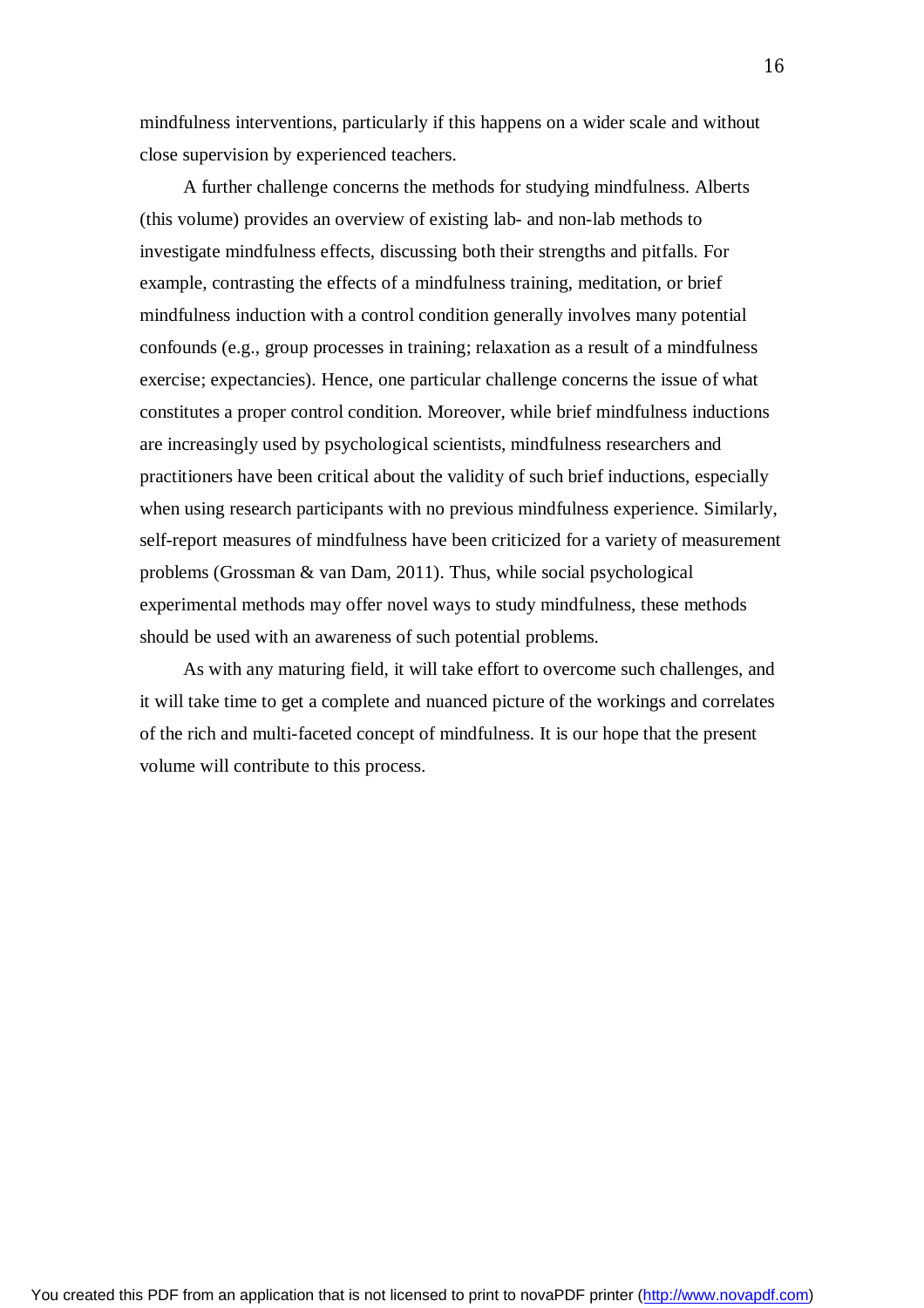### **References**

- Baer, R. A. (Ed.). (2015). *Mindfulness-based treatment approaches: Clinician's guide to evidence base and applications*. Academic Press.
- Baumeister, R. F., Smart, L., & Boden, J. M. (1996). Relation of threatened egotism to violence and aggression: the dark side of high self-esteem. *Psychological review*, *103*(1), 5.
- Bernstein, A., Hadash, Y., Lichtash, Y., Tanay, G., Shepherd, K., & Fresco, D. M. (2015). Decentering and Related Constructs A Critical Review and Metacognitive Processes Model. *Perspectives on Psychological Science*, *10*(5), 599-617.
- Birnie, K., Speca, M., & Carlson, L. E. (2010). Exploring self‐compassion and empathy in the context of mindfulness‐based stress reduction (MBSR). *Stress and Health*, *26*(5), 359-371.
- Bishop, S. R., Lau, M., Shapiro, S., Carlson, L., Anderson, N. D., Carmody, J., ... & Devins, G. (2004). Mindfulness: A proposed operational definition. *Clinical psychology: Science and practice*, *11*(3), 230-241.
- Brown, K. W., & Ryan, R. M. (2003). The benefits of being present: mindfulness and its role in psychological well-being. *Journal of personality and social psychology*, *84*(4), 822.
- Chambers, R., Lo, B. C. Y., & Allen, N. B. (2008). The impact of intensive mindfulness training on attentional control, cognitive style, and affect. *Cognitive therapy and research*, *32*(3), 303-322.
- Chen, M., & Bargh, J. A. (1999). Consequences of automatic evaluation: Immediate behavioral predispositions to approach or avoid the stimulus. *Personality and Social Psychology Bulletin*, *25*(2), 215–224.
- Cox, W. T., Abramson, L. Y., Devine, P. G., & Hollon, S. D. (2012). Stereotypes, prejudice, and depression the integrated perspective. *Perspectives on Psychological Science*, *7*(5), 427-449.
- Crouch, R. (2013, July 23). The Refugees of Mindfulness: Rethinking Psychology's Experiment with Meditation. Retrieved from [https://alohadharma.com/2013/07/23/the-refugees-of-mindfulness-rethinking](https://alohadharma.com/2013/07/23/the-refugees-of-mindfulness-rethinking-)psychologys-experiment-with-meditation/
- Custers, R., & Aarts, H. (2010). The unconscious will: How the pursuit of goals operates outside of conscious awareness. *Science*, *329*(5987), 47-50.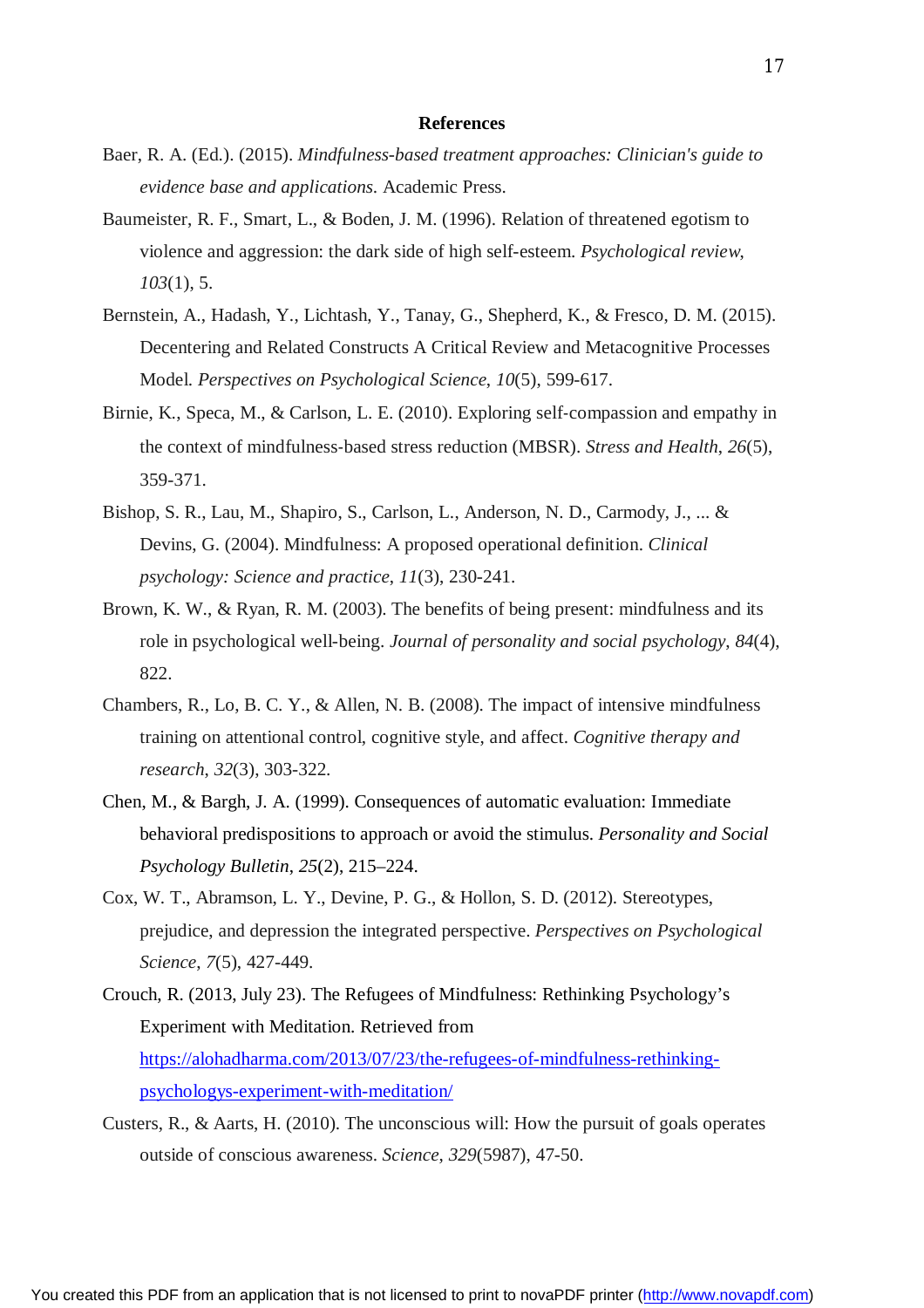- Davidson, R. J., Kabat-Zinn, J., Schumacher, J., Rosenkranz, M., Muller, D., Santorelli, S. F., ... & Sheridan, J. F. (2003). Alterations in brain and immune function produced by mindfulness meditation. *Psychosomatic medicine*, *65*(4), 564-570.
- Dunne, J. D. (2015). Buddhist Styles of Mindfulness: A Heuristic Approach. In *Mindfulness and Self-Regulation*. New York: Springer.
- Farb, N. A. S., Segal, Z. V., Mayberg, H., Bean, J., McKeon, D., Fatima, Z., & Anderson, A. K. (2007). Attending to the present: mindfulness meditation reveals distinct neural modes of self-reference. *Social Cognitive and Affective Neuroscience*, *2*(4), 313–322.
- Gawronski, B., & De Houwer ,J. (2014). Implicit measures in social and personality psychology. In H.T.Reis & C.M. Judd (Eds.), Handbook of research methods in social and personality psychology (2nd ed.).New York: Cambridge University Press.
- Goldin, P. R., & Gross, J. J. (2010). Effects of mindfulness-based stress reduction (MBSR) on emotion regulation in social anxiety disorder. *Emotion*, *10*(1), 83-91.
- Greenwald, A. G., & Banaji, M. R. (1995). Implicit Social Cognition: Attitudes, Self-Esteem, and Stereotypes. *Psychological Review*, *102*(1), 4.
- Gross, J. J., & John, O. P. (2003). Individual differences in two emotion regulation processes: implications for affect, relationships, and well-being. *Journal of personality and social psychology*, *85*(2), 348.
- Grossman, P., & Van Dam, N. T. (2011). Mindfulness, by any other name…: trials and tribulations of sati in western psychology and science. *Contemporary Buddhism*, *12*(1), 219–239.
- Herring, D. R., White, K. R., Jabeen, L. N., Hinojos, M., Terrazas, G., Reyes, S. M., … Crites Jr., S. L. (2013). On the Automatic Activation of Attitudes: A Quarter Century of Evaluative Priming Research. *Psychological Bulletin*, No Pagination Specified.
- Hölzel, B. K., Lazar, S. W., Gard, T., Schuman-Olivier, Z., Vago, D. R., & Ott, U. (2011). How does mindfulness meditation work? Proposing mechanisms of action from a conceptual and neural perspective. *Perspectives on psychological science*, *6*(6), 537- 559.
- Kabat-Zinn, J. (1982). An outpatient program in behavioral medicine for chronic pain patients based on the practice of mindfulness meditation: Theoretical considerations and preliminary results. *General hospital psychiatry*, *4*(1), 33-47.
- Kabat-Zinn, J. (1990). *Full catastrophe living: Using the wisdom of your body and mind to face stress, pain and illness.* New York: Delacorte.
- Kabat-Zinn, J. (1994). *Wherever you go, there you are*. New York: Hyperion Books.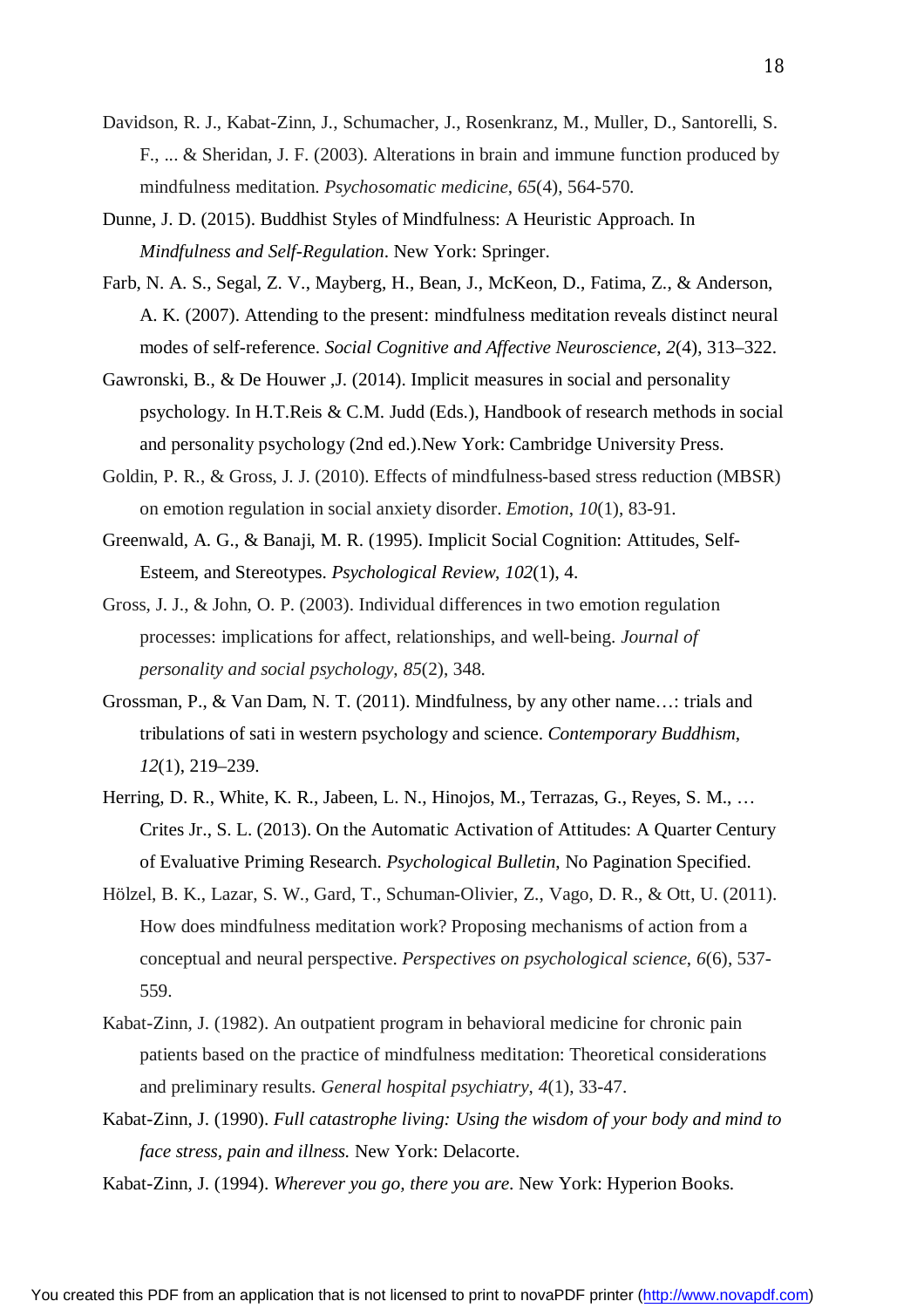- Kabat-Zinn, J., Lipworth, L., & Burney, R. (1985). The clinical use of mindfulness meditation for the self-regulation of chronic pain. *Journal of behavioral medicine*, *8*(2), 163-190.
- Karremans, J. C., Schellekens, M. P., & Kappen, G. (2015). Bridging the Sciences of Mindfulness and Romantic Relationships A Theoretical Model and Research Agenda. *Personality and Social Psychology Review*, 1088868315615450.
- Killingsworth, M. A., & Gilbert, D. T. (2010). A Wandering Mind Is an Unhappy Mind. *Science*, *330*(6006), 932–932.
- Kornfield, J. (1979). Intensive insight meditation: A phenomenological study. *The Journal of Transpersonal Psychology*, *11*(1), 41.
- Kross E. (2009). When the self becomes other. *Annals of the New York Academy of Sciences*, 1167, 35–40.
- Kross, E., Ayduk, O., & Mischel, W. (2005). When Asking "Why" Does Not Hurt Distinguishing Rumination From Reflective Processing of Negative Emotions. *Psychological Science*, *16*(9), 709–715.
- Langer, E. J. (1989). *Mindfulness*. Addison-Wesley/Addison Wesley Longman.
- Lebois, L. A. M., Hertzog, C., Slavich, G. M., Barrett, L. F., & Barsalou, L. W. (2016). Establishing the situated features associated with perceived stress. *Acta Psychologica*, *169*, 119–132.
- Lebois, L. A. M., Papies, E. K., Gopinath, K., Cabanban, R., Quigley, K. S., Krishnamurthy, V., … Barsalou, L. W. (2015). A shift in perspective: Decentering through mindful attention to imagined stressful events. *Neuropsychologia*, *75*, 505– 524.
- Luciano C., Ruiz F. J., Vizcaíno Torres R. M., Sánchez Martín V., Gutiérrez Martínez O., López J. C. (2011). A relational frame analysis of defusion in acceptance and commitment therapy. A preliminary and quasi-experimental study with at-risk adolescents. *International Journal of Psychology and Psychological Therapy*, 11, 165–182.
- Miller, J. J., Fletcher, K., & Kabat-Zinn, J. (1995). Three-year follow-up and clinical implications of a mindfulness meditation-based stress reduction intervention in the treatment of anxiety disorders. *General hospital psychiatry*, *17*(3), 192-200.
- Monteiro, L. M., Musten, R. F., & Compson, J. (2015). Traditional and Contemporary Mindfulness: Finding the Middle Path in the Tangle of Concerns. *Mindfulness*, *6*(1), 1–13.